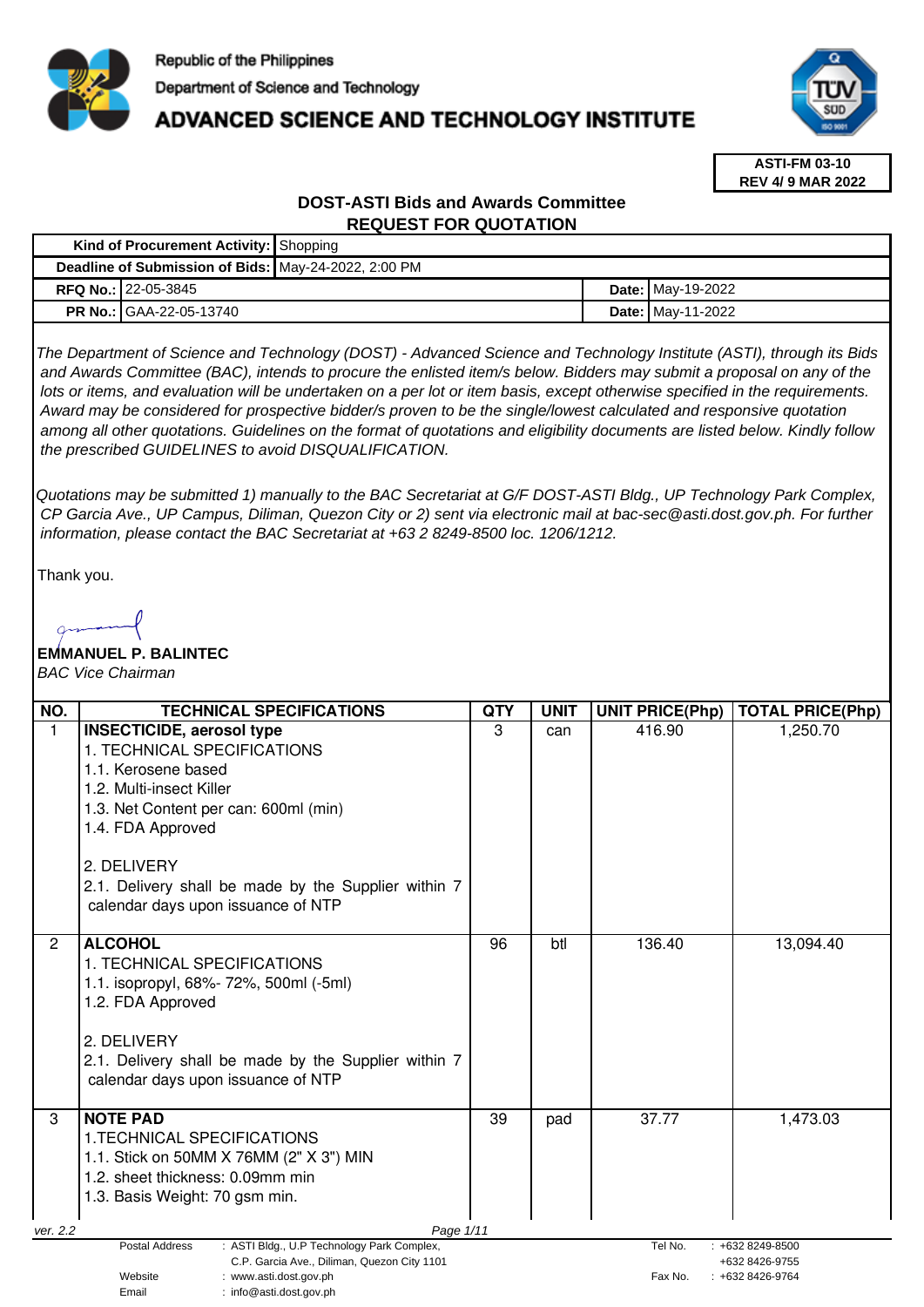|   | 2. DELIVERY<br>2.1. Delivery shall be made by the Supplier within 7<br>calendar days upon issuance of NTP                                                                                                                                                                            |    |      |        |           |
|---|--------------------------------------------------------------------------------------------------------------------------------------------------------------------------------------------------------------------------------------------------------------------------------------|----|------|--------|-----------|
| 4 | <b>NOTE PAD</b><br>1. TECHNICAL SPECIFICATIONS<br>1.1. Stick on 76MM X 100MM (3" X 4") MIN<br>1.2. sheet thickness: 0.09mm min<br>1.3. Basis Weight: 70 gsm min.<br>2. DELIVERY<br>2.1. Delivery shall be made by the Supplier within 7<br>calendar days upon issuance of NTP        | 30 | pad  | 57.57  | 1,727.10  |
| 5 | <b>NOTE PAD</b><br>1. TECHNICAL SPECIFICATIONS<br>1.1. Stick on 76MM X 76MM (3" X 3") MIN<br>1.2. sheet thickness: 0.09mm min<br>1.3. Basis Weight: 70 gsm min.<br>2. DELIVERY<br>2.1. Delivery shall be made by the Supplier within 7<br>calendar days upon issuance of NTP         | 50 | pad  | 48.77  | 2,438.50  |
| 6 | NOTEBOOK, stenographer<br>1. TECHNICAL SPECIFICATIONS<br>1.1. Stick on 76MM X 100MM (3" X 4") MIN<br>1.2. sheet thickness: 0.09mm min<br>1.3. Basis Weight: 70 gsm min.<br>2. DELIVERY<br>2.1. Delivery shall be made by the Supplier within 7<br>calendar days upon issuance of NTP | 16 | pc   | 29.33  | 469.28    |
|   | <b>PAPER, MULTICOPY</b><br>1. TECHNICAL SPECIFICATIONS<br>1.1. Size: A4, 80gsm<br>1.2. 500 sheets per ream<br>2. DELIVERY<br>2.1. Delivery shall be made by the Supplier within 7<br>calendar days upon issuance of NTP                                                              | 91 | ream | 252.63 | 22,989.33 |
| 8 | <b>PAPER, MULTICOPY</b><br>1. TECHNICAL SPECIFICATIONS<br>1.1. Size: Legal, 80gsm<br>1.2. 500 sheets per ream<br>2. DELIVERY<br>2.1. Delivery shall be made by the Supplier within 7<br>calendar days upon issuance of NTP                                                           | 46 | ream | 275.37 | 12,667.02 |
| 9 | PAPER, MULTI-PURPOSE<br>1.TECHNICAL SPECIFICATIONS<br>1.1. Size: A4, 70gsm<br>1.2. 500 sheets per ream<br>2. DELIVERY<br>2.1. Delivery shall be made by the Supplier within 7<br>calendar days upon issuance of NTP                                                                  | 10 | ream | 219.27 | 2,192.70  |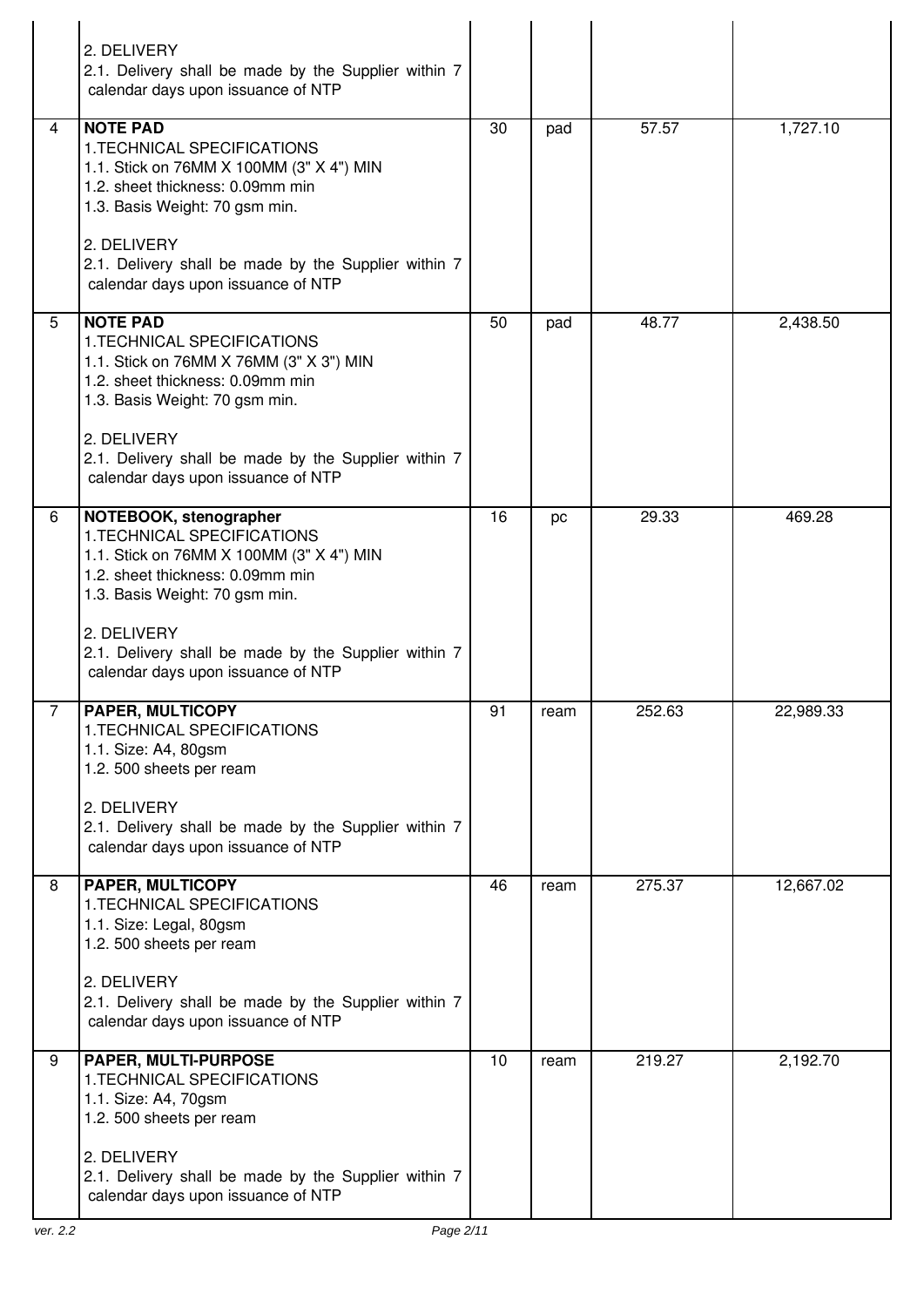| 10 | <b>PAPER, MULTI-PURPOSE</b><br>1. TECHNICAL SPECIFICATIONS<br>1.1. Size: Legal, 70gsm<br>1.2. 500 sheets per ream<br>2. DELIVERY<br>2.1. Delivery shall be made by the Supplier within 7<br>calendar days upon issuance of NTP                                                                                                                                                                                              | 1   | ream | 239.07 | 239.07    |
|----|-----------------------------------------------------------------------------------------------------------------------------------------------------------------------------------------------------------------------------------------------------------------------------------------------------------------------------------------------------------------------------------------------------------------------------|-----|------|--------|-----------|
| 11 | <b>RECORD BOOK</b><br>1.TECHNICAL SPECIFICATIONS<br>1.1.500 pages<br>1.2. Size: 214mm x 278mm min<br>2. DELIVERY<br>2.1. Delivery shall be made by the Supplier within 7<br>calendar days upon issuance of NTP                                                                                                                                                                                                              | 6   | book | 184.25 | 1,105.50  |
| 12 | <b>TOILET TISSUE PAPER</b><br>1. TECHNICAL SPECIFICATIONS<br>1.1. 2-ply, 12rolls per pack<br>1.2. 100% recycled pulp<br>1.3. Weight: 28gsm (min)<br>1.4. 150 pull per roll (300sheets), (min)<br>2. DELIVERY<br>2.1. Delivery shall be made by the Supplier within 7<br>calendar days upon issuance of NTP                                                                                                                  | 150 | pack | 172.70 | 25,905.00 |
| 13 | <b>BATTERY</b><br>1. TECHNICAL SPECIFICATIONS<br>1.1. Dry-cell<br>1.2. size AA<br>1.3. 2 blister per pack<br>2. DELIVERY<br>2.1. Delivery shall be made by the Supplier within 7<br>calendar days upon issuance of NTP                                                                                                                                                                                                      | 17  | pack | 101.20 | 1,720.40  |
| 14 | <b>BATTERY</b><br>1. TECHNICAL SPECIFICATIONS<br>1.1. Dry-cell<br>1.2. size AAA<br>1.3. 2 blister per packs<br>2. DELIVERY<br>2.1. Delivery shall be made by the Supplier within 7<br>calendar days upon issuance of NTP                                                                                                                                                                                                    | 13  | pack | 108.53 | 1,410.89  |
| 15 | GLUE, all-purpose<br>1. TECHNICAL SPECIFICATIONS<br>1.1. Weight (min): 200 grams<br>1.2. Container: plastic jar<br>1.3. Cap: Plastic non-stick easy open twist top<br>1.4. with tapered applicator attached to the cap<br>1.5. Solid content (min): 30%<br>1.6. Adhesive Strength - No slippage on pasted part<br>2. DELIVERY<br>2.1. Delivery shall be made by the Supplier within 7<br>calendar days upon issuance of NTP | 8   | jar  | 86.90  | 695.20    |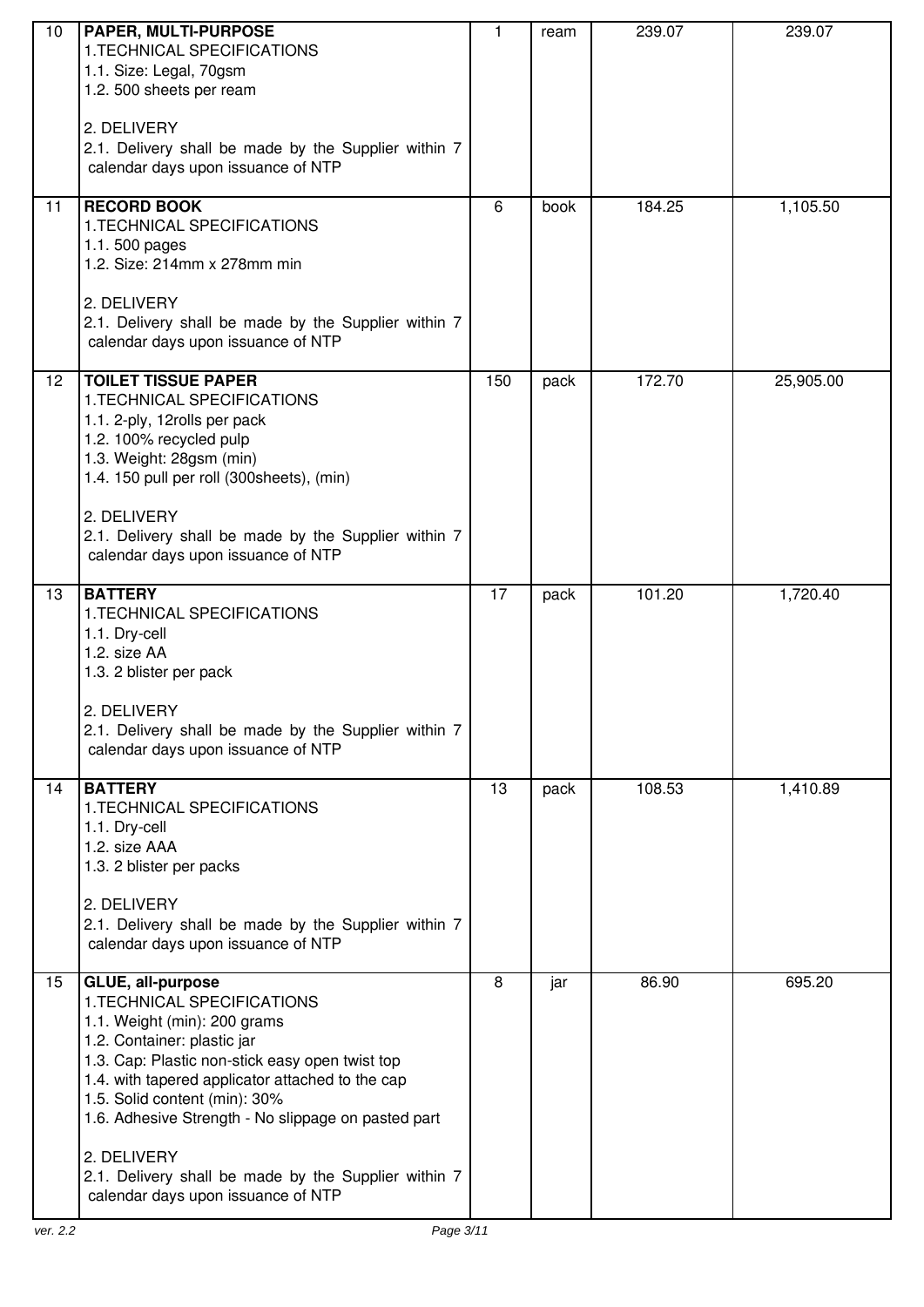| 16 | <b>STAPLE WIRE, standard</b>                           | 3  | box  | 68.20  | 204.60    |
|----|--------------------------------------------------------|----|------|--------|-----------|
|    | 1.TECHNICAL SPECIFICATIONS                             |    |      |        |           |
|    | 1.1. 5000 wire per box                                 |    |      |        |           |
|    | 1.2. made of steel wire                                |    |      |        |           |
|    |                                                        |    |      |        |           |
|    | 2. DELIVERY                                            |    |      |        |           |
|    | 2.1. Delivery shall be made by the Supplier within 7   |    |      |        |           |
|    | calendar days upon issuance of NTP                     |    |      |        |           |
|    |                                                        |    |      |        |           |
| 17 | <b>TAPE, electrical</b><br>1. TECHNICAL SPECIFICATIONS | 2  | roll | 71.50  | 143.00    |
|    | 1.1. made of PVC                                       |    |      |        |           |
|    | 1.2. 16 meters (min.)                                  |    |      |        |           |
|    |                                                        |    |      |        |           |
|    | 2. DELIVERY                                            |    |      |        |           |
|    | 2.1. Delivery shall be made by the Supplier within 7   |    |      |        |           |
|    | calendar days upon issuance of NTP                     |    |      |        |           |
|    |                                                        |    |      |        |           |
| 18 | <b>DISINFECTANT SPRAY, aerosol type</b>                | 41 | can  | 631.40 | 25,887.40 |
|    | 1. TECHNICAL SPECIFICATIONS                            |    |      |        |           |
|    | 1.1. Net content per can: 400 grams (min)              |    |      |        |           |
|    | 1.2. Crisp, clean scent                                |    |      |        |           |
|    | 1.3. FDA Approved                                      |    |      |        |           |
|    |                                                        |    |      |        |           |
|    | 2. DELIVERY                                            |    |      |        |           |
|    | 2.1. Delivery shall be made by the Supplier within 7   |    |      |        |           |
|    | calendar days upon issuance of NTP                     |    |      |        |           |
| 19 | CLIP, backfold, 19mm                                   | 17 | box  | 25.67  | 436.39    |
|    | 1. TECHNICAL SPECIFICATIONS                            |    |      |        |           |
|    | 1.1. all metal                                         |    |      |        |           |
|    | 1.2. 12pcs per box                                     |    |      |        |           |
|    |                                                        |    |      |        |           |
|    | 2. DELIVERY                                            |    |      |        |           |
|    | 2.1. Delivery shall be made by the Supplier within 7   |    |      |        |           |
|    | calendar days upon issuance of NTP                     |    |      |        |           |
|    |                                                        |    |      |        |           |
| 20 | CLIP, backfold, 25mm                                   | 20 | box  | 37.77  | 755.40    |
|    | 1. TECHNICAL SPECIFICATIONS                            |    |      |        |           |
|    | 1.1. all metal                                         |    |      |        |           |
|    | 1.2. 12pcs per box                                     |    |      |        |           |
|    | 2. DELIVERY                                            |    |      |        |           |
|    | 2.1. Delivery shall be made by the Supplier within 7   |    |      |        |           |
|    | calendar days upon issuance of NTP                     |    |      |        |           |
|    |                                                        |    |      |        |           |
| 21 | CLIP, backfold, 32mm                                   | 21 | box  | 58.67  | 1,232.07  |
|    | 1. TECHNICAL SPECIFICATIONS                            |    |      |        |           |
|    | 1.1. all metal                                         |    |      |        |           |
|    | 1.2. 12pcs per box                                     |    |      |        |           |
|    |                                                        |    |      |        |           |
|    | 2. DELIVERY                                            |    |      |        |           |
|    | 2.1. Delivery shall be made by the Supplier within 7   |    |      |        |           |
|    | calendar days upon issuance of NTP                     |    |      |        |           |
| 22 | CLIP, backfold, 50mm                                   | 13 | box  | 83.97  | 1,091.61  |
|    | 1. TECHNICAL SPECIFICATIONS                            |    |      |        |           |
|    | 1.1. all metal                                         |    |      |        |           |
|    | 1.2. 12pcs per box                                     |    |      |        |           |
|    |                                                        |    |      |        |           |
|    | 2. DELIVERY                                            |    |      |        |           |
|    |                                                        |    |      |        |           |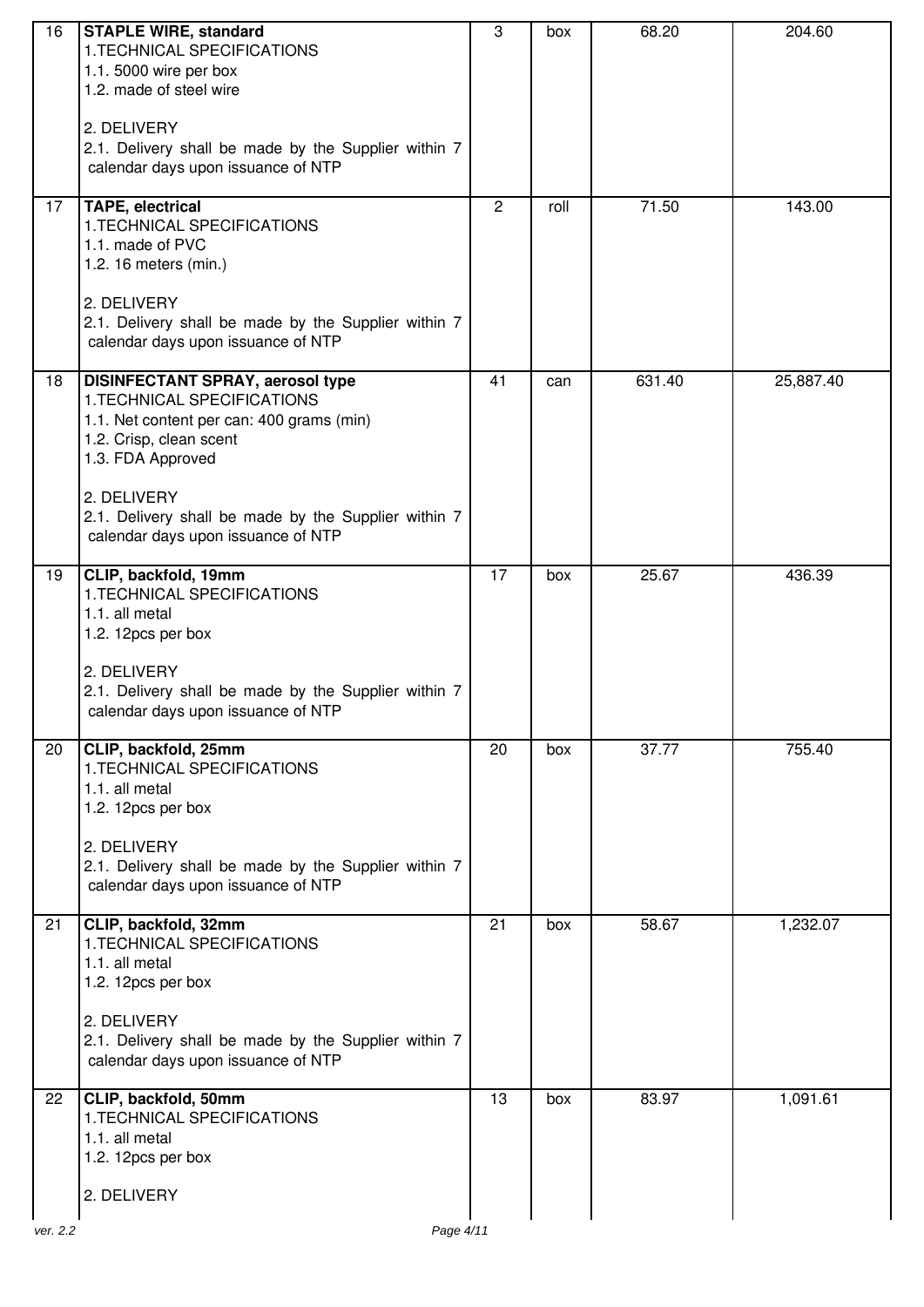|    | 2.1. Delivery shall be made by the Supplier within 7<br>calendar days upon issuance of NTP                                                                                                                                                                                                                       |                |     |        |          |
|----|------------------------------------------------------------------------------------------------------------------------------------------------------------------------------------------------------------------------------------------------------------------------------------------------------------------|----------------|-----|--------|----------|
| 23 | <b>DATA FILE BOX</b><br>1. TECHNICAL SPECIFICATIONS<br>1.1. Dimension: 400mm (min) x 125mm (min) x 230mm<br>$(min)$ (LxWxH)<br>1.2. Chipboard: 3mm thick (min)<br>2. DELIVERY<br>2.1. Delivery shall be made by the Supplier within 7<br>calendar days upon issuance of NTP                                      | 2              | pc  | 132.00 | 264.00   |
| 24 | <b>DATA FOLDER</b><br>1.TECHNICAL SPECIFICATIONS<br>1.1. Horizontal<br>1.2. Dimension:<br>1.2.1. Width: 75mm (min)<br>1.2.2. Height: 230mm (min)<br>1.2.3. Length: 380mm (min)<br>1.2. Color: Blue<br>2. DELIVERY<br>2.1. Delivery shall be made by the Supplier within 7<br>calendar days upon issuance of NTP  | 32             | pc  | 212.67 | 6,805.44 |
| 25 | <b>ENVELOPE, expanding, plastic</b><br>1. TECHNICAL SPECIFICATIONS<br>1.1. Size (LxW) (min): 380mm x 260mm<br>1.2. Thickness (min): 0.50mm<br>1.3. Expansion (min): 30mm<br>1.4. with elastic strap<br>2. DELIVERY<br>2.1. Delivery shall be made by the Supplier within 7<br>calendar days upon issuance of NTP | 9              | pc  | 53.90  | 485.10   |
| 26 | <b>ENVELOPE, mailing</b><br>1. TECHNICAL SPECIFICATIONS<br>1.1.70gsm<br>1.2. 500pcs/box<br>2. DELIVERY<br>2.1. Delivery shall be made by the Supplier within 7<br>calendar days upon issuance of NTP                                                                                                             | 2              | box | 366.67 | 733.34   |
| 27 | <b>FILE TAB DIVIDER, legal</b><br>1. TECHNICAL SPECIFICATIONS<br>1.1.5 colors/set<br>2. DELIVERY<br>2.1. Delivery shall be made by the Supplier within 7<br>calendar days upon issuance of NTP                                                                                                                   | 10             | set | 46.93  | 469.30   |
| 28 | <b>INDEX TAB, self-adhesive, transparent</b><br>1. TECHNICAL SPECIFICATIONS<br>1.1. 5 sets per box, 1 set composed of 2-pieces 6"" tab<br>strip and 2 complete alphabets<br>2. DELIVERY<br>2.1. Delivery shall be made by the Supplier within 7                                                                  | $\overline{7}$ | box | 97.90  | 685.30   |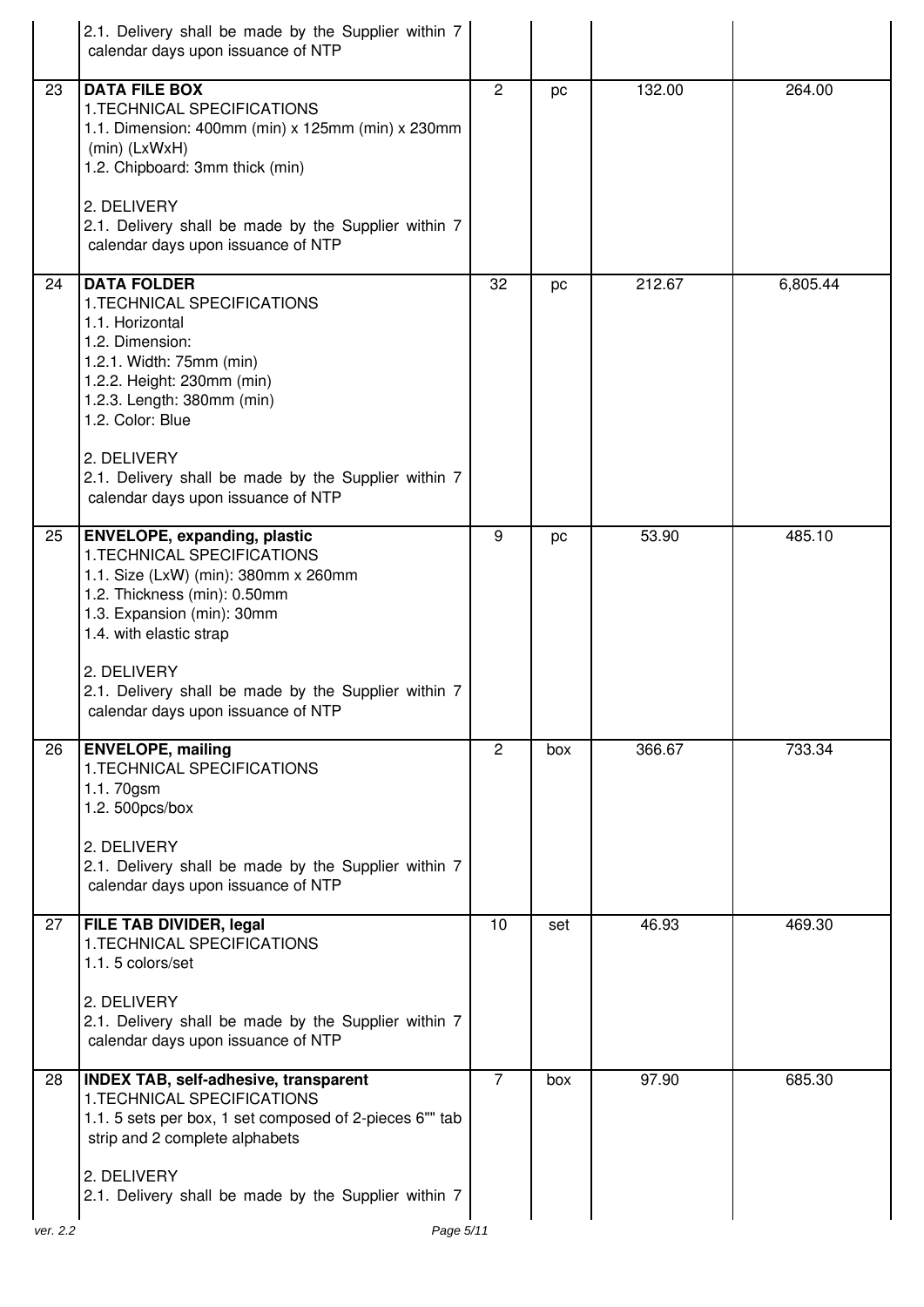|          | calendar days upon issuance of NTP                                                                                                                                                                                                                                              |                |     |        |        |
|----------|---------------------------------------------------------------------------------------------------------------------------------------------------------------------------------------------------------------------------------------------------------------------------------|----------------|-----|--------|--------|
| 29       | <b>MARKER, whiteboard, black</b><br>1. TECHNICAL SPECIFICATIONS<br>1.1. Color: Black<br>1.2. Tip: Felt, Bullet Type<br>2. DELIVERY<br>2.1. Delivery shall be made by the Supplier within 7                                                                                      | 1              | pc  | 51.70  | 51.70  |
|          | calendar days upon issuance of NTP                                                                                                                                                                                                                                              |                |     |        |        |
| 30       | MARKER, whiteboard, blue<br>1. TECHNICAL SPECIFICATIONS<br>1.1. Color: Blue<br>1.2. Tip: Felt, Bullet Type                                                                                                                                                                      | $\mathbf{1}$   | pc  | 51.70  | 51.70  |
|          | 2. DELIVERY<br>2.1. Delivery shall be made by the Supplier within 7<br>calendar days upon issuance of NTP                                                                                                                                                                       |                |     |        |        |
| 31       | PAPER CLIP, vinyl/plastic coated<br>1. TECHNICAL SPECIFICATIONS<br>1.1. vinyl/plastic coated<br>1.2. 33mm (approx.)<br>2. DELIVERY<br>2.1. Delivery shall be made by the Supplier within 7<br>calendar days upon issuance of NTP                                                | 19             | box | 16.13  | 306.47 |
| 32       | PAPER CLIP, vinyl/plastic coated<br>1. TECHNICAL SPECIFICATIONS<br>1.1. vinyl/plastic coated<br>1.2. 50mm (approx.)<br>2. DELIVERY<br>2.1. Delivery shall be made by the Supplier within 7<br>calendar days upon issuance of NTP                                                | 13             | box | 30.80  | 400.40 |
| 33       | PHILIPPINE NATIONAL FLAG<br>1. TECHNICAL SPECIFICATIONS<br>1.1. Length: 1,828.8mm (6') (-3mm)<br>1.2. width: 914.4 mm""3') (-3mm)<br>1.3. Material: 100% polyester<br>2. DELIVERY<br>2.1. Delivery shall be made by the Supplier within 7<br>calendar days upon issuance of NTP | $\mathbf{1}$   | pc  | 550.00 | 550.00 |
| 34       | <b>SIGN PEN</b><br>1.TECHNICAL SPECIFICATIONS<br>1.1. Blue, .5mm, need type<br>1.2. Type: Liquid or Gel<br>2. DELIVERY<br>2.1. Delivery shall be made by the Supplier within 7<br>calendar days upon issuance of NTP                                                            | 24             | pc  | 33.73  | 809.52 |
| 35       | <b>SIGN PEN</b><br>1. TECHNICAL SPECIFICATIONS<br>1.1. Red, .5mm, need type<br>1.2. Type: Liquid or Gel                                                                                                                                                                         | $\overline{2}$ | pc  | 33.73  | 67.46  |
| ver. 2.2 | Page 6/11                                                                                                                                                                                                                                                                       |                |     |        |        |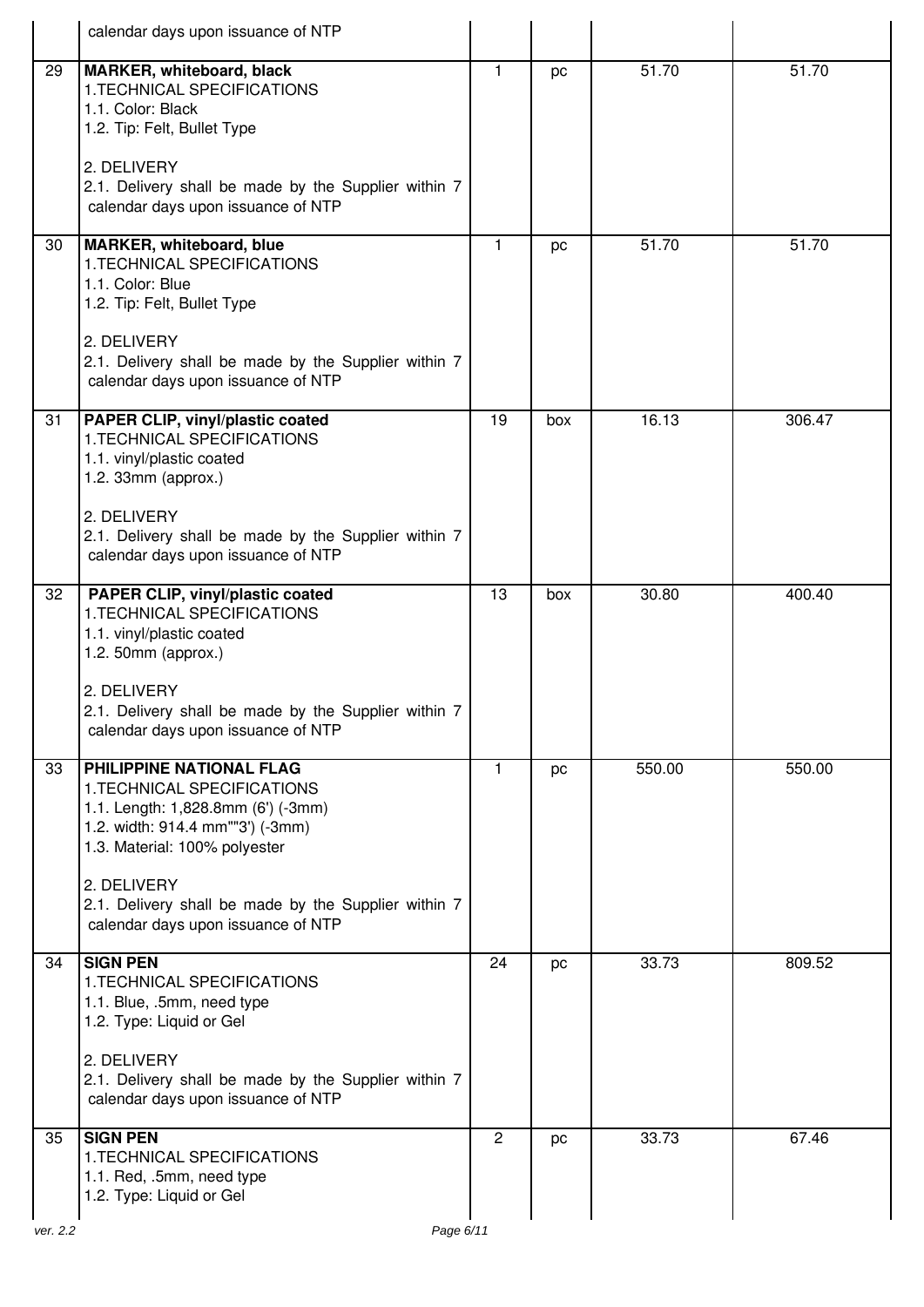|    | 2. DELIVERY<br>2.1. Delivery shall be made by the Supplier within 7<br>calendar days upon issuance of NTP                                                                                                                                                                                         |    |      |        |          |
|----|---------------------------------------------------------------------------------------------------------------------------------------------------------------------------------------------------------------------------------------------------------------------------------------------------|----|------|--------|----------|
| 36 | Sign Here Tape Flags 680-3M<br>1. TECHNICAL SPECIFICATIONS<br>1.1. Green or Yellow<br>1.2. 1x1.7 inches<br>2. DELIVERY<br>2.1. Delivery shall be made by the Supplier within 7<br>calendar days upon issuance of NTP                                                                              | 10 | pad  | 198.00 | 1,980.00 |
| 37 | <b>Duct Tape 2"</b><br>1. TECHNICAL SPECIFICATIONS<br>1.1.15 yards $(min)$<br>2. DELIVERY<br>2.1. Delivery shall be made by the Supplier within 7<br>calendar days upon issuance of NTP                                                                                                           | 9  | roll | 110.00 | 990.00   |
| 38 | <b>Double Sided Tape</b><br>1. TECHNICAL SPECIFICATIONS<br>$1.1.$ size: $1$ inch<br>2. DELIVERY<br>2.1. Delivery shall be made by the Supplier within 7<br>calendar days upon issuance of NTP                                                                                                     | 5  | roll | 42.17  | 210.85   |
| 39 | <b>FOLDER, REPORT COVER, A4 size</b><br>1. TECHNICAL SPECIFICATIONS<br>1.1. acetate cover<br>1.2. cardboard back cover<br>1.3. expandable with fastener<br>1.4. blue or green colors<br>2. DELIVERY<br>2.1. Delivery shall be made by the Supplier within 7<br>calendar days upon issuance of NTP | 20 | pc   | 49.50  | 990.00   |
| 40 | PAPER, STICKER, for Laserjet Printer<br>1. TECHNICAL SPECIFICATIONS<br>1.1. A4 Size<br>1.2. Matte or glossy<br>1.3. 20 pieces per pack<br>1.4. Color: White color only<br>2. DELIVERY<br>2.1. Delivery shall be made by the Supplier within 7<br>calendar days upon issuance of NTP               | 5  | pack | 84.33  | 421.65   |
| 41 | <b>Envelope, Expanding</b><br>1. TECHNICAL SPECIFICATIONS<br>1.1. Plastic with Push Lock or Snap Button<br>1.2. Clear, Legal Size<br>2. DELIVERY<br>2.1. Delivery shall be made by the Supplier within 7<br>calendar days upon issuance of NTP                                                    | 50 | pc   | 75.17  | 3,758.50 |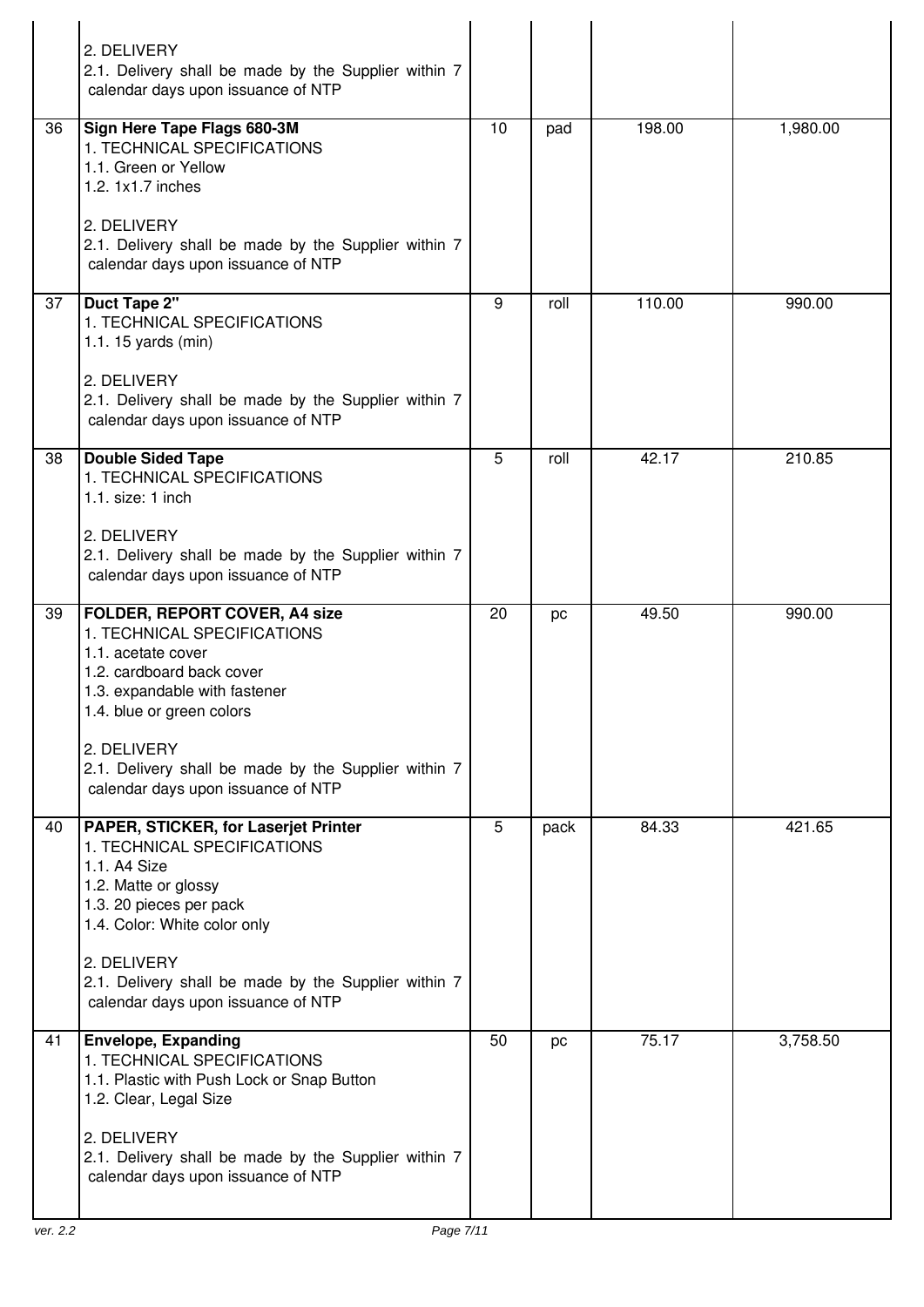| 42 | <b>PLASTIC FASTENER</b><br>1. TECHNICAL SPECIFICATIONS<br>1.1. Material: Plastic<br>1.2. Size: 7cm (min)<br>1.3. Color: Assorted<br>1.4. Packaging Size: 50pcs per box<br>2. DELIVERY<br>2.1. Delivery shall be made by the Supplier within 7<br>calendar days upon issuance of NTP                                                                                                                    | 1              | box  | 48.77  | 48.77    |
|----|--------------------------------------------------------------------------------------------------------------------------------------------------------------------------------------------------------------------------------------------------------------------------------------------------------------------------------------------------------------------------------------------------------|----------------|------|--------|----------|
| 43 | <b>Tape Cartridge</b><br>1. TECHNICAL SPECIFICATIONS<br>1.1. Tze-221, 9mm<br>1.2. Black on White Tape<br>2. DELIVERY<br>2.1. Delivery shall be made by the Supplier within 7<br>calendar days upon issuance of NTP                                                                                                                                                                                     | $\overline{c}$ | pc   | 660.00 | 1,320.00 |
| 44 | <b>Special Paper, A4, Blue</b><br>1. TECHNICAL SPECIFICATIONS<br>1.1.80gsm<br>1.2. 500pcs/ream<br>2. DELIVERY<br>2.1. Delivery shall be made by the Supplier within 7<br>calendar days upon issuance of NTP                                                                                                                                                                                            | 3              | ream | 872.67 | 2,618.01 |
| 45 | Multicolor Paper, Yellow, legal size<br>1. TECHNICAL SPECIFICATIONS<br>1.1.80gsm<br>1.2. 500pcs/ream<br>2. DELIVERY<br>2.1. Delivery shall be made by the Supplier within 7<br>calendar days upon issuance of NTP                                                                                                                                                                                      | $\mathbf{1}$   | ream | 495.00 | 495.00   |
| 46 | <b>Colored Bond/Multicopy Paper</b><br>1. TECHNICAL SPECIFICATIONS<br>1.1.80gsm<br>1.2. Legal, Green<br>1.3. 500pcs/ream<br>2. DELIVERY<br>2.1. Delivery shall be made by the Supplier within 7<br>calendar days upon issuance of NTP                                                                                                                                                                  | 3              | ream | 513.33 | 1,539.99 |
| 47 | <b>MOUSE PAD</b><br>1. TECHNICAL SPECIFICATIONS<br>1.1. 100% Brand New & High Quality<br>1.2. Material: Rubber + Gel<br>1.3. Size (Approx.): 235x193x4mm<br>1.4. Soft rubber and gel material with thicken wrist rest<br>support to ensure all day long comfortable computer<br>operating<br>2. DELIVERY<br>2.1. Delivery shall be made by the Supplier within 7<br>calendar days upon issuance of NTP | 4              | pc   | 82.50  | 330.00   |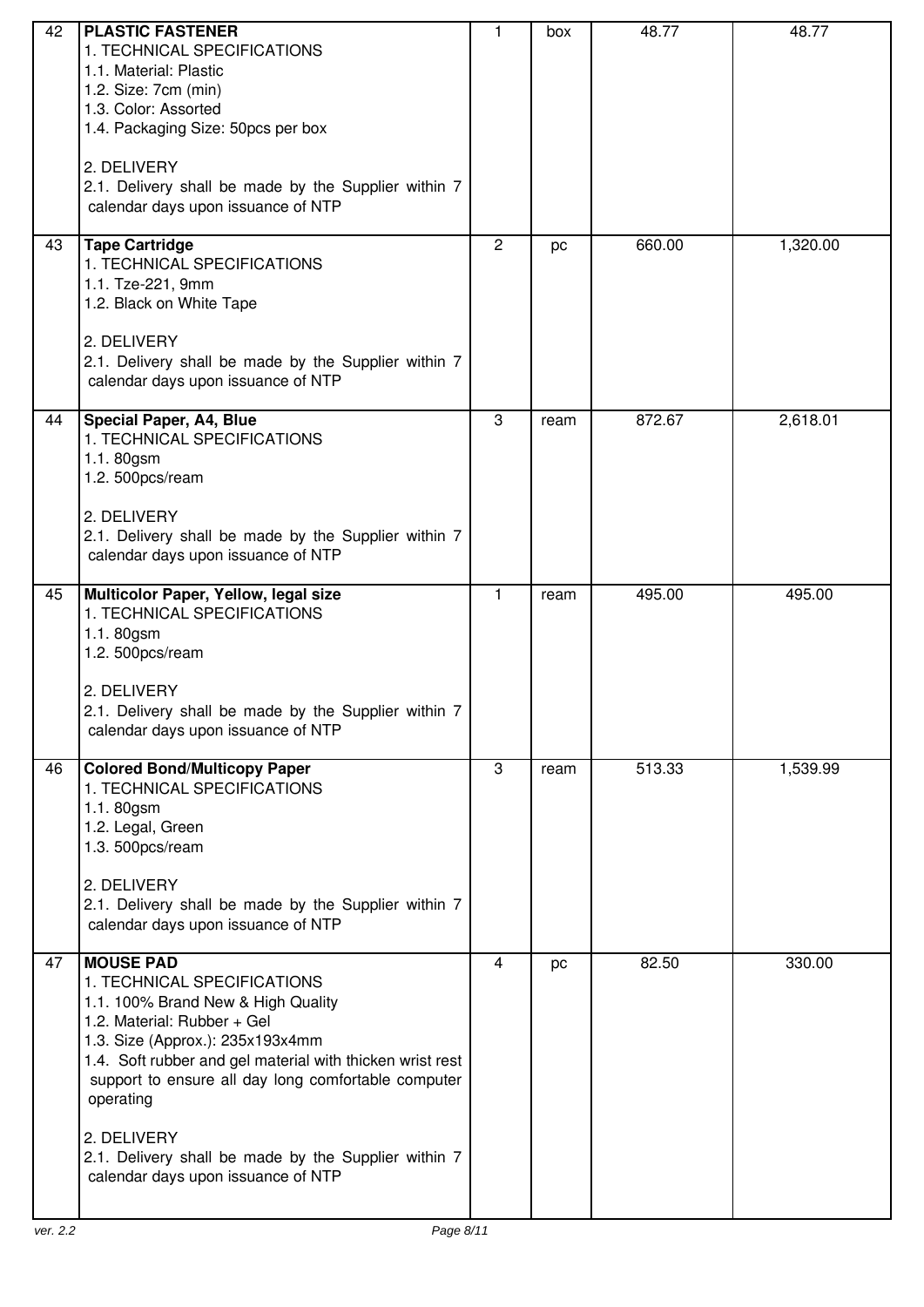| 48 | <b>STICKY NOTES PAD</b><br>1. TECHNICAL SPECIFICATIONS<br>1.1. Size: 3"x5"<br>1.2. 100 sheets per pad<br>2. DELIVERY<br>2.1. Delivery shall be made by the Supplier within 7<br>calendar days upon issuance of NTP                                                                                                                                                                                                                     | 31 | pad | 67.83  | 2,102.73       |
|----|----------------------------------------------------------------------------------------------------------------------------------------------------------------------------------------------------------------------------------------------------------------------------------------------------------------------------------------------------------------------------------------------------------------------------------------|----|-----|--------|----------------|
| 49 | <b>RULER</b><br>1. TECHNICAL SPECIFICATIONS<br>1.1. plastic, 450mm (12")<br>1.2. width: 38mm min<br>2. DELIVERY<br>2.1. Delivery shall be made by the Supplier within 7<br>calendar days upon issuance of NTP                                                                                                                                                                                                                          | 5  | pc  | 15.77  | 78.85          |
| 50 | <b>Synthetic Chamois</b><br>1. TECHNICAL SPECIFICATIONS<br>1.1. Color: Yellow<br>1.2. Materials: Synthetic Chamois<br>1.3. Ideal for car and household cleaning<br>1.4. water absorbency makes it good for other uses<br>1.5. easily retains oil making it good for wiping<br>fingerprints from polished metallic surface<br>2. DELIVERY<br>2.1. Delivery shall be made by the Supplier within 7<br>calendar days upon issuance of NTP | 18 | pc  | 198.00 | 3,564.00       |
|    | TOTAL APPROVED BUDGET FOR THE CONTRACT (ABC):                                                                                                                                                                                                                                                                                                                                                                                          |    |     |        | Php 151,256.67 |
|    |                                                                                                                                                                                                                                                                                                                                                                                                                                        |    |     |        |                |
|    | <b>GUIDELINES</b>                                                                                                                                                                                                                                                                                                                                                                                                                      |    |     |        |                |
|    | A. Content and Format of Quotations                                                                                                                                                                                                                                                                                                                                                                                                    |    |     |        |                |

- 1. The Quotation/s must include the RFQ Number or the PR Number indicated above
- 2. Bidders must specify the BRAND NAMES and MODEL NAMES/NUMBER for the following goods:
	- a. Computer and electronic equipment and its accessories or peripherals
	- b. Software applications, programs, and digital licenses
	- c. Commercial off-the-shelf electronic devices or components
- 3. The Quotation/s must indicate the registered business name of the company (or individual), business address and contact number. It must also include the full name and signature of the company's authorized representative.
- 4. BIR Certificate of Registration for new DOST-ASTI suppliers.

### **B. Eligibiliy Requirements**

Pursuant to Annex "H" or Consolidated Guidelines for the Alternative Methods of Procurement of the 2016 Implementing Rules and Regulations (IRR) of Republic Act (RA) No. 9184, the following documents shall be submitted except for Repeat Order, Shopping under Section 52.1(a), and Negotiated Procurement under Sections 53.1 (Two-Failed Biddings), and 53.5 (Agency-to-Agency):

### **For Procurement of Goods**

- 1. Upon submission of quotation
	- a. Valid PhilGEPS Registration Number / Organization ID
	- b. Valid Mayor's/Business Permit
- 2. Upon issuance of Notice of Award (NOA)
	- a. Omnibus Sworn Statement (shall be required only for procurement projects with ABC above P50,000.00)
	- b. Income/Business Tax Return (For ABCs above P500,000.00)